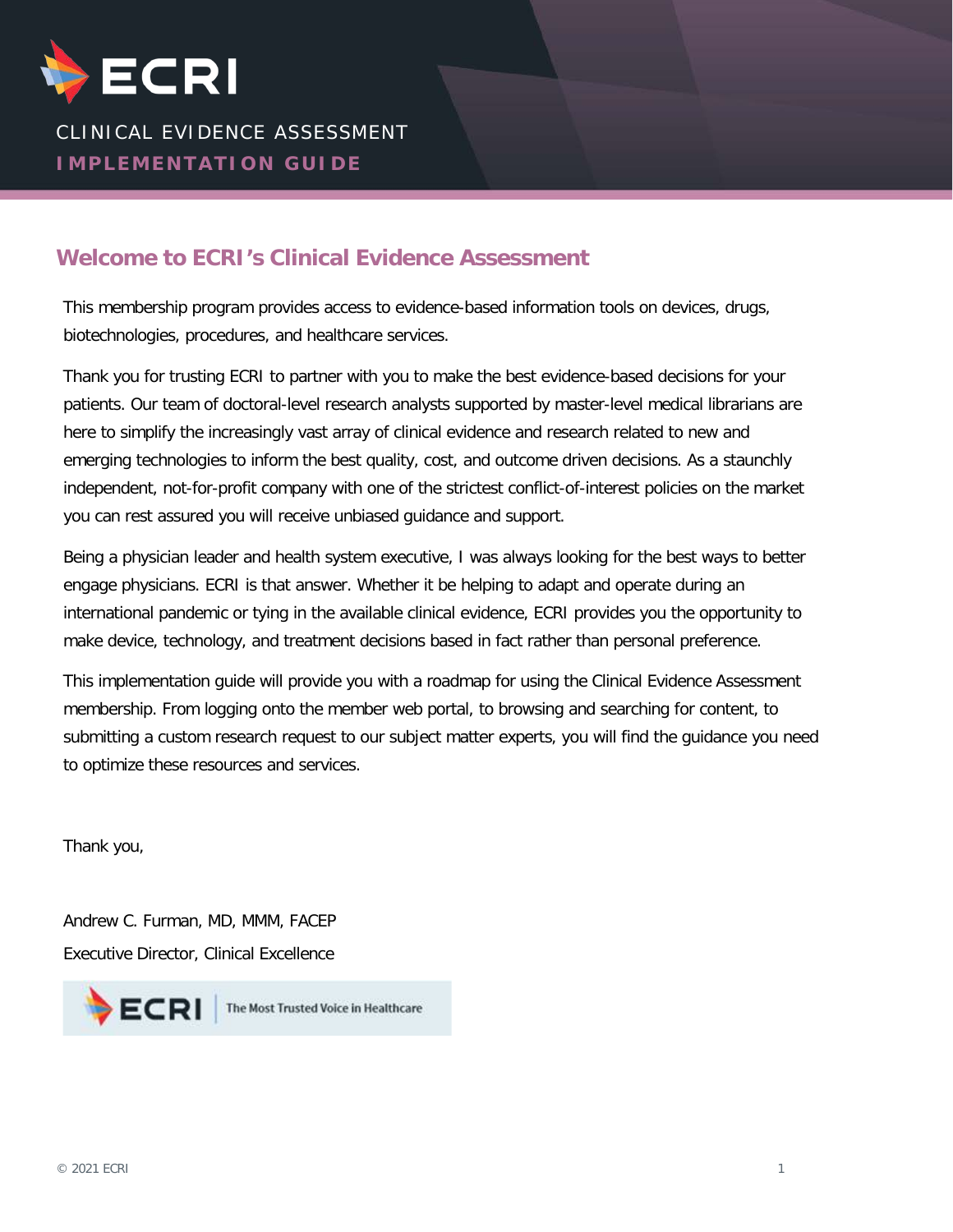# **Accessing the Online Portal**

ECRI's member website is password protected and requires an active user-ID and password to gain access. All new authorized users will receive an email from ECRI with a link to activate their user-ID and select a unique password. If you have not received an activation email, please contact your ECRI account representative or evidence@ecri.org. If you already have a user-ID for accessing other ECRI services, your Clinical Evidence Assessment access will be added to that user-ID. Please provide organizational email addresses for all colleagues who would like access to the member website.

To schedule in-depth training on using Clinical Evidence Assessment resources, please contact the Clinical Evidence Assessment team at [evidence@ecri.org](mailto:evidence@ecri.org) with several time availabilities of one-hour duration. To join an open training session or stream an on-demand training recording, visit the [Online Training Resources](https://www.ecri.org/components/HTAIS/Pages/training.aspx) page.

Upon activation of your ECRI user-ID and completion of training, users will be ready to log on and begin using the online service. Users can log on by going to [www.ecri.org](http://www.ecri.org/) and entering their user-ID (i.e., your organizational email address) and password in the login box on the ECRI homepage.



Your membership content can be searched using the search box in the upper right banner. Your subscription area, including [Clinical Evidence Assessment,](https://www.ecri.org/components/HTAIS/Pages/default.aspx) will be listed under "Your Membership includes" when you click on "Memberships & Services" in the top banner.

| <b>My ECRI</b>                                                                                                                                                                   | <b>Browse Topics</b>                | Memberships & Services $\vee$                                     | search ECRI | Q                                                                                                                          |
|----------------------------------------------------------------------------------------------------------------------------------------------------------------------------------|-------------------------------------|-------------------------------------------------------------------|-------------|----------------------------------------------------------------------------------------------------------------------------|
| 重<br><b>PUBLICATIONS</b>                                                                                                                                                         |                                     | <b>RESOURCES</b><br>❖                                             |             | 嘂.<br><b>SERVICES</b>                                                                                                      |
| <b>Emerging Technology Reports</b><br><b>Evidence Reports</b><br><b>Special HTA Reports</b><br><b>Technology Forecasts</b><br><b>Technology News</b><br><b>Technology Trends</b> |                                     | FDA Approvals & Clearances<br>Healthcare Recovery Center-COVID-19 |             | <b>Clinical Evidence Assessment - General</b><br><b>Topics</b><br><b>Clinical Evidence Assessment -</b><br><b>Products</b> |
| Your membership includes:                                                                                                                                                        | <b>Clinical Evidence Assessment</b> |                                                                   |             |                                                                                                                            |

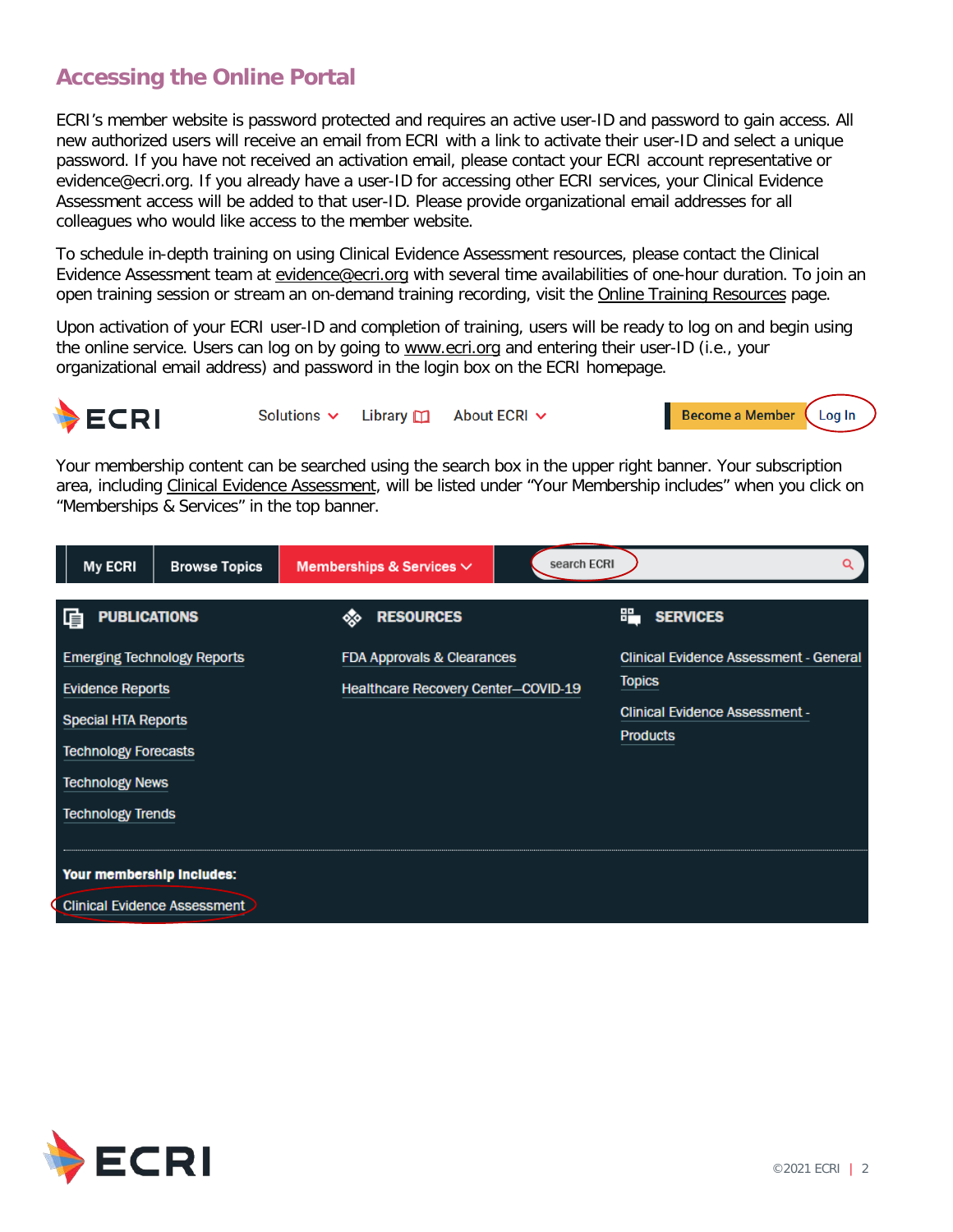# **Key Membership Features**

Clinical Evidence Assessment provides comprehensive research support and information tools for evidencebased decision making on medical devices, drugs, procedures, and care processes.

| Service                                                     | <b>Description</b>                                                                                                                                                                                                                                                                                                                                                                                                                                                                    |  |  |  |
|-------------------------------------------------------------|---------------------------------------------------------------------------------------------------------------------------------------------------------------------------------------------------------------------------------------------------------------------------------------------------------------------------------------------------------------------------------------------------------------------------------------------------------------------------------------|--|--|--|
| <b>Clinical Evidence Assessment</b>                         |                                                                                                                                                                                                                                                                                                                                                                                                                                                                                       |  |  |  |
| Clinical Evidence<br>Assessments -<br>Products              | Short, on-demand reports on brand-specific medical devices and pharmaceuticals; featuring The Evidence<br><i>Bar™</i> visual decision-making tool.<br>- Medical librarians and research analysts develop focused search strategies to identify and summarize the<br>relevant clinical literature, ongoing clinical trials, and safety issues.<br>$-5-10$ pages<br>- Delivered to custom members in 15-25 business days, then posted to member website.                                |  |  |  |
| Clinical Evidence<br>Assessments -<br><b>General Topics</b> | • On-demand technology- or topic-specific overviews and literature searches with summaries.<br>- Medical librarians and research analysts develop focused search strategies to identify and summarize relevant<br>clinical literature, ongoing clinical trials, and clinical practice guidelines.<br>$-8-20$ pages<br>- Delivered to custom members in 15-25 business days, then posted to member website.                                                                            |  |  |  |
| <b>Position Papers</b>                                      | - Evidence-based position statements based on published clinical evidence assessments.<br>Provides the background and rationale to support ECRI's viewpoint on an issue.<br>$-1-4$ pages                                                                                                                                                                                                                                                                                              |  |  |  |
| Special<br>Reports                                          | . Narrative reviews and white papers on selected health technology topics and issues.<br>$-10-30$ pages                                                                                                                                                                                                                                                                                                                                                                               |  |  |  |
| Emerging<br>Technology<br>Reports                           | - Health technology assessments of new and emerging drugs, devices, diagnostics, and procedures.<br>- Analysis of published clinical data using internationally recognized GRADE evidence rating system.<br>· Includes sections on reimbursement, costs, clinical guidelines, ongoing trials, safety, and cost effectiveness.<br>• 25-50 pages                                                                                                                                        |  |  |  |
| <b>News</b>                                                 |                                                                                                                                                                                                                                                                                                                                                                                                                                                                                       |  |  |  |
| Technology<br><b>News</b>                                   | Succinct one-page articles published weekly on new technologies and FDA approvals, new clinical studies,<br>ш<br>guidelines, and health policy issues.<br>$\blacksquare$ 1 page                                                                                                                                                                                                                                                                                                       |  |  |  |
| FDA Approvals &<br>Clearances                               | • Short descriptions of new drug, device, and biologic approvals with labeled indication.<br>- Includes manufacturer information and a hyperlink to the product summary on FDA's website.<br>1 page                                                                                                                                                                                                                                                                                   |  |  |  |
| E-news Update                                               | - Weekly e-newsletter with links to newly published content, information on upcoming webinars, and other<br>membership announcements                                                                                                                                                                                                                                                                                                                                                  |  |  |  |
| Key Contacts & Personal Assistance                          |                                                                                                                                                                                                                                                                                                                                                                                                                                                                                       |  |  |  |
| Custom research<br>requests and<br>website support          | Toll-Free Phone Number: +1 (800) 998-3274, ext. 5002, evidence@ecri.org<br>• Alysha Melnyk, Implementation Specialist and Lead Educator, ext. 5625, amelnyk@ecri.org<br>• Lisa Cahill, Manager of Clinical Research Support, ext. 5005, Icahill@ecri.org<br>Rita Montemayor, Clinical Research Support Specialist, ext. 5051, rmontemayor@ecri.org<br>· Evan LeGault, Associate Director, ext. 5440, elegault@ecri.org<br>· Jesse Munn, Associate Director, ext. 5319, jmunn@ecri.org |  |  |  |

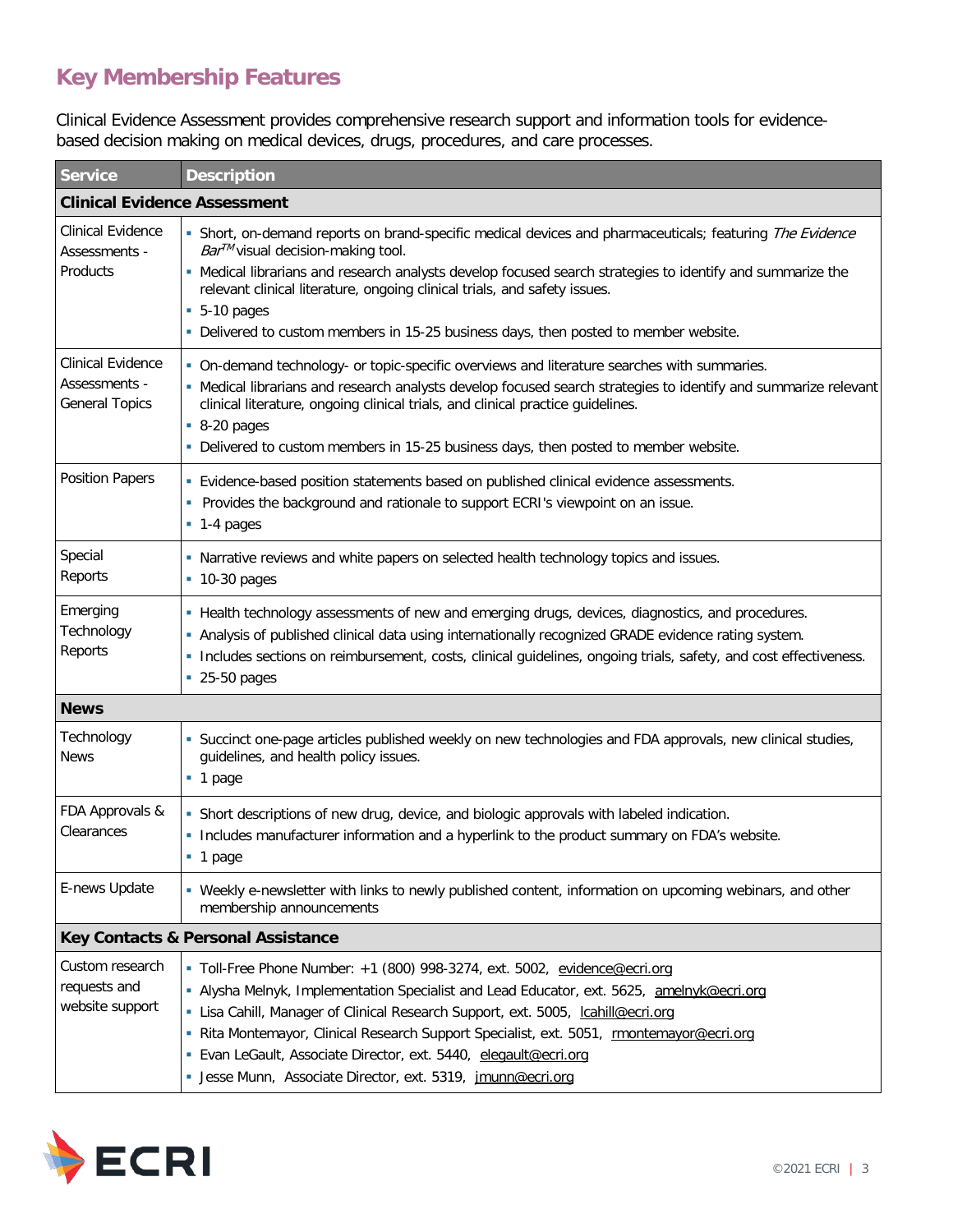#### **The Evidence BarTM**

The Evidence Bar is ECRI's proprietary approach to weighing the benefits and harms of a specific, name-brand drug or device. The bar shows one of five possible indicators, each aligning with a specific judgment about the evidence on a technology: unfavorable, raises concerns, inconclusive, favors, or greatly favors the technology.

Value analysis specialists from large national health systems and medical policy directors from Payers validated the tool and new-and-improved executive summary. They confirmed that the new approach provides a quick, clear picture of safety, efficacy, and future evidence development for committee meetings.

ECRI developed The Evidence Bar™ to provide a visualization of our judgment about the balance of benefits and harms of the technology after assessing the available published clinical evidence in light of key outcomes and comparisons of interest. The Evidence Bar™ rubric shows five possible choices for our expert judgment. After review of the evidence identified through literature searches conducted by master's level medical librarians, ECRI research analysts, extensively trained in methods of evidence assessment, weigh potential benefits and harms of a technology to arrive at their expert judgment.

Balance of evidence unfavorable

Balance of evidence raises concerns

Balance of evidence inconclusive because of no available evidence, mixed results, or too few data

Balance of evidence somewhat favorable

Balance of evidence very favorable



#### **Requesting a Custom Report**

Clinical Evidence Assessment members who are authorized to submit custom research requests may use the [online request form](http://www.ecri.org/Forms/Pages/Hotline-Request.aspx) (or email [evidence@ecri.org\)](mailto:evidence@ecri.org) to submit a custom research request on a particular healthcare technology. Our information specialists will confirm our receipt of your request, and can also let you know how many custom research requests you are entitled to use and/or how many you have used in your current contract period.

A new or updated [Clinical Evidence Assessment](https://www.ecri.org/Components/ProductBriefs) (Products) will be used to fulfill a request to research a single brand-name product. A request to research multiple brand name products will be treated as separate research requests. A new or updated [Clinical Evidence Assessment \(Topics\)](https://www.ecri.org/components/Hotline) will be used to fulfill your request to research a clinical issue or identify the clinical evidence available on a procedure or technology without regard to proprietary product-level information.

Custom research requests typically take 15 to 25 business days to complete. This includes the comprehensive medical database and web searches by a master's-level medical librarian, clinical analysis by a PhD or MD-level research analyst and subject matter expert, and extensive internal peer review. Turnaround time may vary based on the amount of clinical literature identified. Email [evidence@ecri.org](mailto:evidence@ecri.org) for more information.

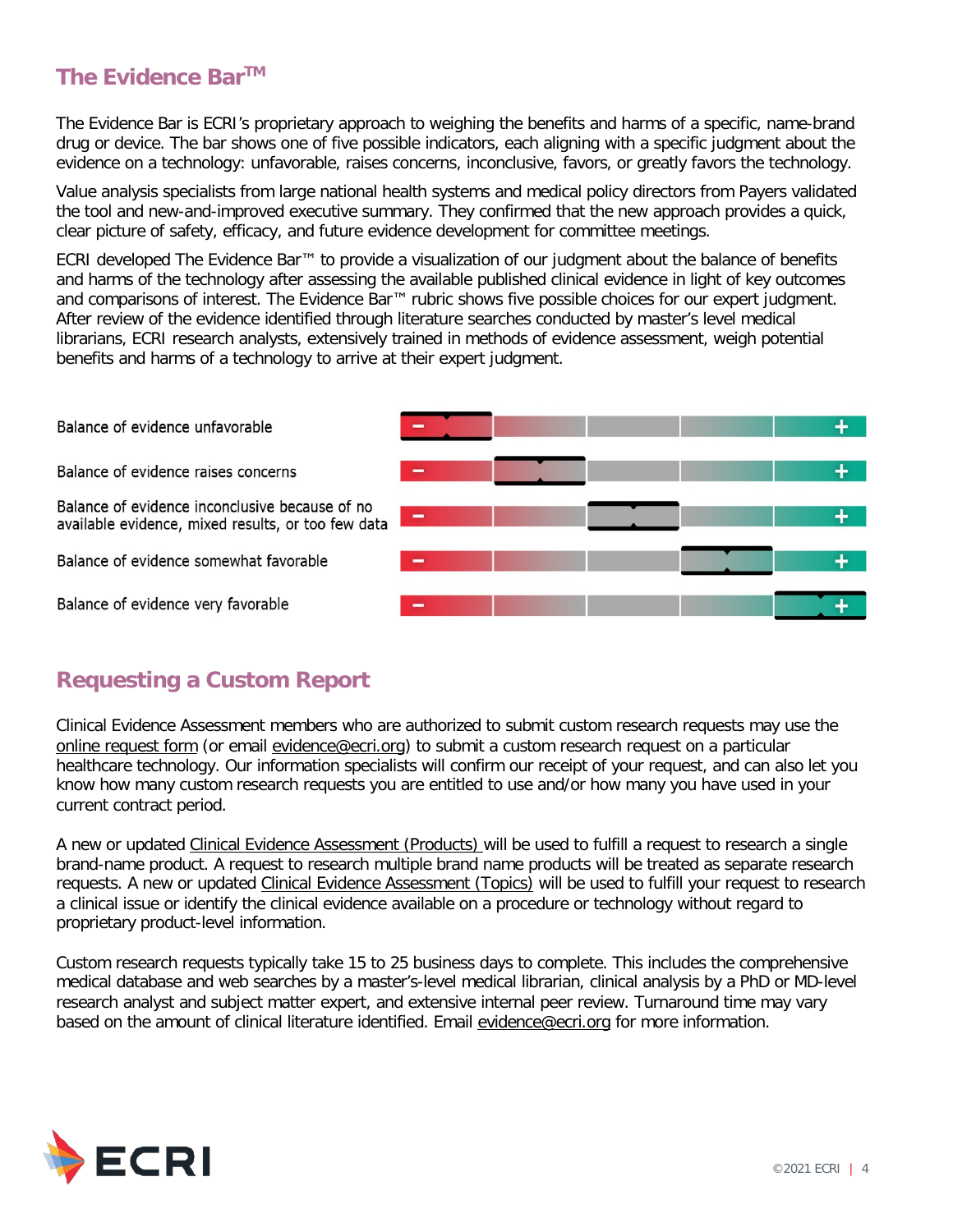# **Searching the ECRI Website**

Type your search terms into the search box in the upper right banner and select Membership & Services.



Reorder results chronologically or by relevance. Choose results sets of 10, 20, 50 or 75 per page. Choose to show recent content (last 3 years) or all content. Apply filters to refine your search to a particular publication type. Or use the Advanced Search to refine your search using additional filters like Care Setting and Clinical Specialty.

| <b>Search Results</b>                                                                | "computed tomography"                                                                                                                                                                                      |  |  |
|--------------------------------------------------------------------------------------|------------------------------------------------------------------------------------------------------------------------------------------------------------------------------------------------------------|--|--|
| Refine or expand your search by selecting and/or<br>deselecting content areas below: | There are approximately 200 relevant matches.<br><b>Advanced Search I</b>                                                                                                                                  |  |  |
| Publications (75)                                                                    | Displaying 20 results $\blacktriangleright$<br>per page from the last 3 years<br>listed by best match                                                                                                      |  |  |
| Emerging Technology Reports (16)                                                     |                                                                                                                                                                                                            |  |  |
| Evidence Reports (1)                                                                 | Dec 28, 2015 - Custom Rapid Reviews                                                                                                                                                                        |  |  |
| Technology Forecasts (43)                                                            | Intraoperative Imaging Using Fluoroscopy With Computed Tomography                                                                                                                                          |  |  |
| Technology News (15)                                                                 | Computed tomography (CT) fluoroscopy or "real-time CT" combines the advantages of CT's quality                                                                                                             |  |  |
| Resources (6)                                                                        | cross-sectional images with the speed of fluoroscopic guidance; these are CT systems that are<br>capable of fluoroscopy. Advantages of CT fluoroscopy include reconstruction and display of CT images      |  |  |
| FDA Approvals & Clearances (6)                                                       | in real time; ability to image air, soft tissue, and bone; it does not superimpose anatomical structures<br>as does conventional fluoroscopy; and patient breathing and motion do not affect image quality |  |  |
| Services (103)                                                                       | greatly.                                                                                                                                                                                                   |  |  |
| Custom Product Briefs (56)                                                           |                                                                                                                                                                                                            |  |  |
| Custom Rapid Reviews (47)                                                            | Feb 9, 2015 - FDA Approvals & Clearances                                                                                                                                                                   |  |  |
|                                                                                      | <b>Koning Breast Computed Tomography System</b>                                                                                                                                                            |  |  |
| Content outside my Membership (574)<br>$A$ ?                                         | FDA has approved Koning's Premarket Approval application for the Koning Breast Computed<br>Tomography System.                                                                                              |  |  |
|                                                                                      |                                                                                                                                                                                                            |  |  |

# **Additional Search Tips**

1. Spell out concepts and avoid acronyms:

Use the search string **deep vein thrombosis** (don't use DVT)

2. Make sure to search all related terms and synonyms:

Use the search string **major depression** and then try the search string **treatment resistant depression**

3. Simplify search strategies to save time and search more comprehensively:

Use the search term **compression** to retrieve information on compression cuffs, garments, hosiery, sleeves, and similar devices

4. Use the connector "AND" to focus searches:

Use the search string **infusion pumps and postoperative pain** to exclude results on infusion pumps for other indications, such as diabetes

5. Use quotation marks as needed to search by exact phrase:

Using the search string **"cervical fusion"** retrieves more focused results than **cervical fusion** which simply looks for both terms anywhere in the same publication.

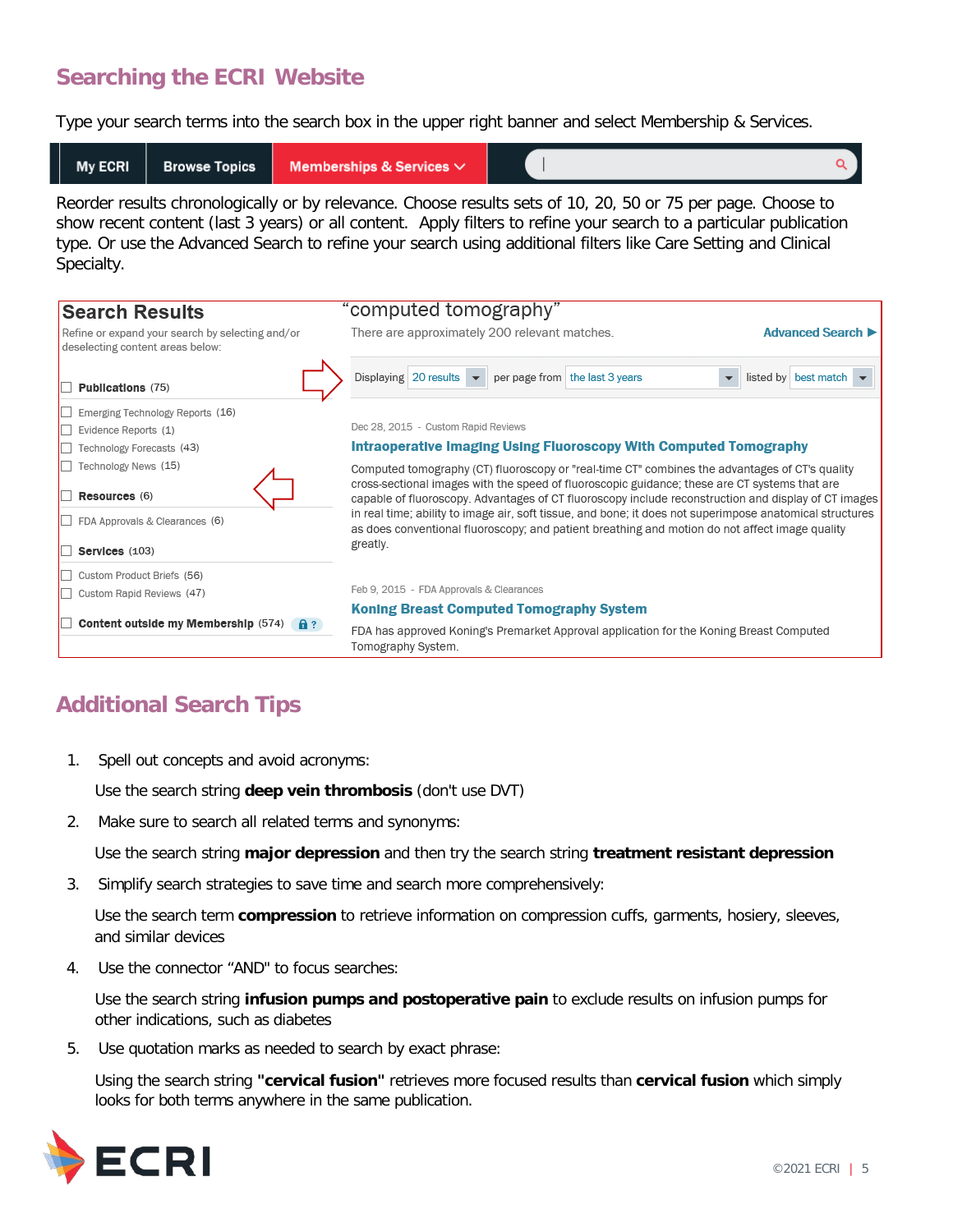- 6. Feel free to drop quotation marks on longer multi-word search strings: Using the search string **negative pressure wound therapy** works fine.
- 7. Drop quotation marks on multi-word concepts that have variations: Using the search string **bone substitute** retrieves both "bone substitute" and "bone graft substitute"
- 8. Use the **Filter Results by Information Type** box to quickly access reports of interest. For example, filtering by **Evidence Reports** retrieves in-depth reviews of a technology.
- 9. Don't use punctuation in search strings; dropping the punctuation and keeping the base word works best. Use the search string **huntington** (don't search huntington's, or huntingtons)

# **Examples of typical searches performed by ECRI members**

1. Search by **indication**:

|    | autism                                          | deep vein thrombosis                                          | "spinal stenosis"           |  |  |
|----|-------------------------------------------------|---------------------------------------------------------------|-----------------------------|--|--|
| 2. |                                                 | Search by diagnostic tool, intervention, or healthcare topic: |                             |  |  |
|    | computed tomography                             | "lumbar spinal fusion"                                        | chronic pain                |  |  |
| 3. | Search by technology class:                     |                                                               |                             |  |  |
|    | tomosynthesis                                   | nonabsorbable sutures                                         | "remote cardiac monitoring" |  |  |
| 4. | Search for a product by its <b>brand name</b> : |                                                               |                             |  |  |
|    | bronchitol                                      | cytoscan dx assay                                             | "cd horizon"                |  |  |

# **Translating information requests into search strategies**

1. Do you have any information on Palacos R+G Bone Cement from Zimmer?

Use the search string **palacos** (in this case, the brand name is unique and all that is needed)

2. How about Infuse Bone Graft from Medtronic?

Use the search string **infuse and medtronic** or try **infuse bone graft** (since "infuse" is a more common word, adding additional terms such as the manufacturer name or more of the brand name will provide more focused results)

3. What are the latest devices for TAVI/TAVR?

Use the search string **transcatheter aortic valve** (in most cases, full terms retrieve more results than acronyms; and by shortening the phrase, you will retrieve publications with both "implantation" and "replacement" in the technology name)

4. What kinds of stimulation are being used to treat migraine headache?

Use the search string **stimulation and migraine** (using the broader term "stimulation" finds magnetic stimulation, deep brain stimulation, neurostimulation, and similar technologies)

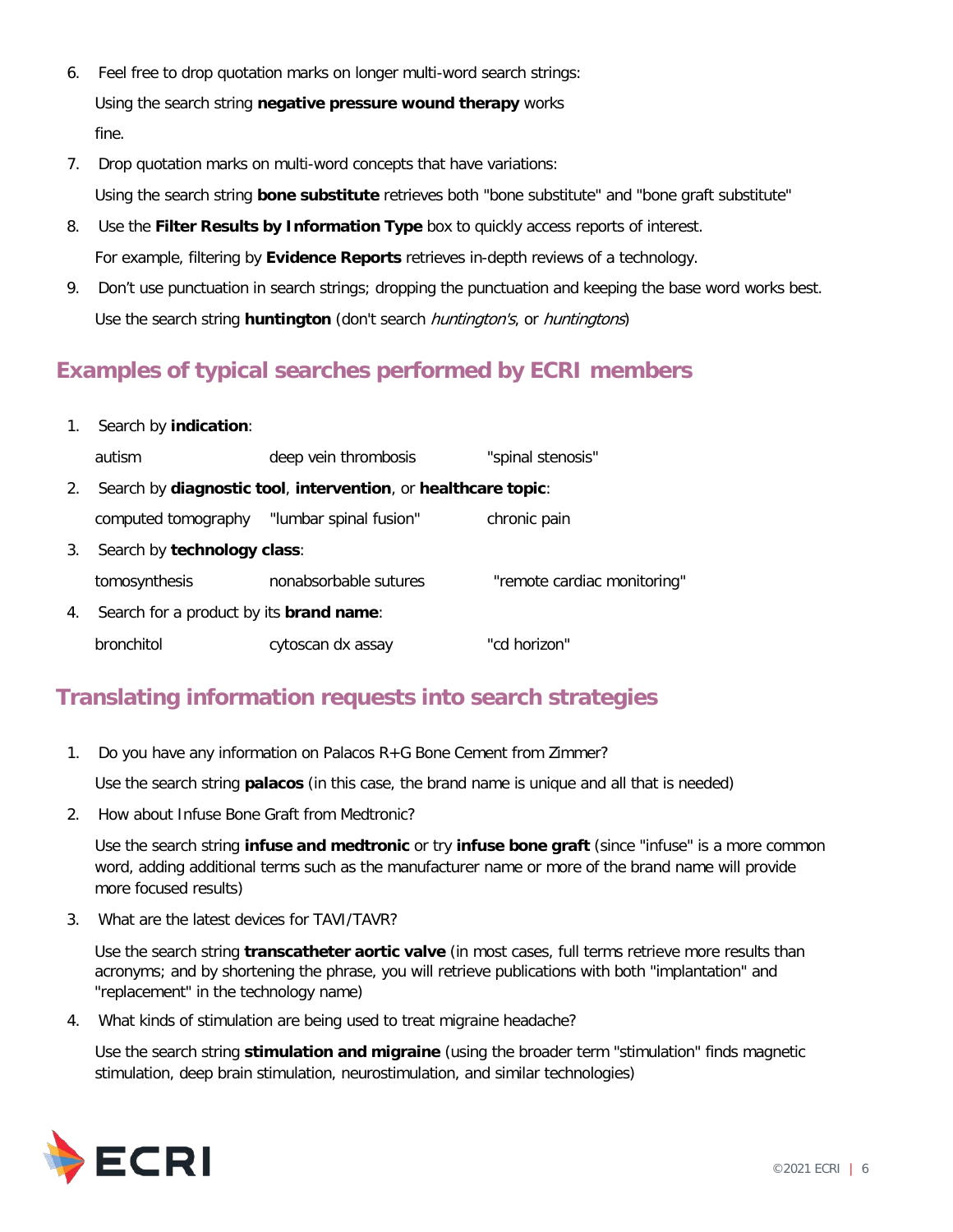## **Browsing by Topic Area**

Click Browse Topics in the site header and select a Topic.





Dec 18, 2018 - Custom Product Briefs

#### Da Vinci Xi Robotic Bariatric Surgery (Intuitive Surgical, Inc.) For Treating Obesity

Da Vinci® surgical robots assist surgeons in performing minimally invasive laparoscopic procedures through ports. The da Vinci Xi® Surgical System (the newest of three available models) has four robotic arms and features that are designed for procedures that require a substantial range of motion and involve large surgical fields.

**Print Results ▶** 

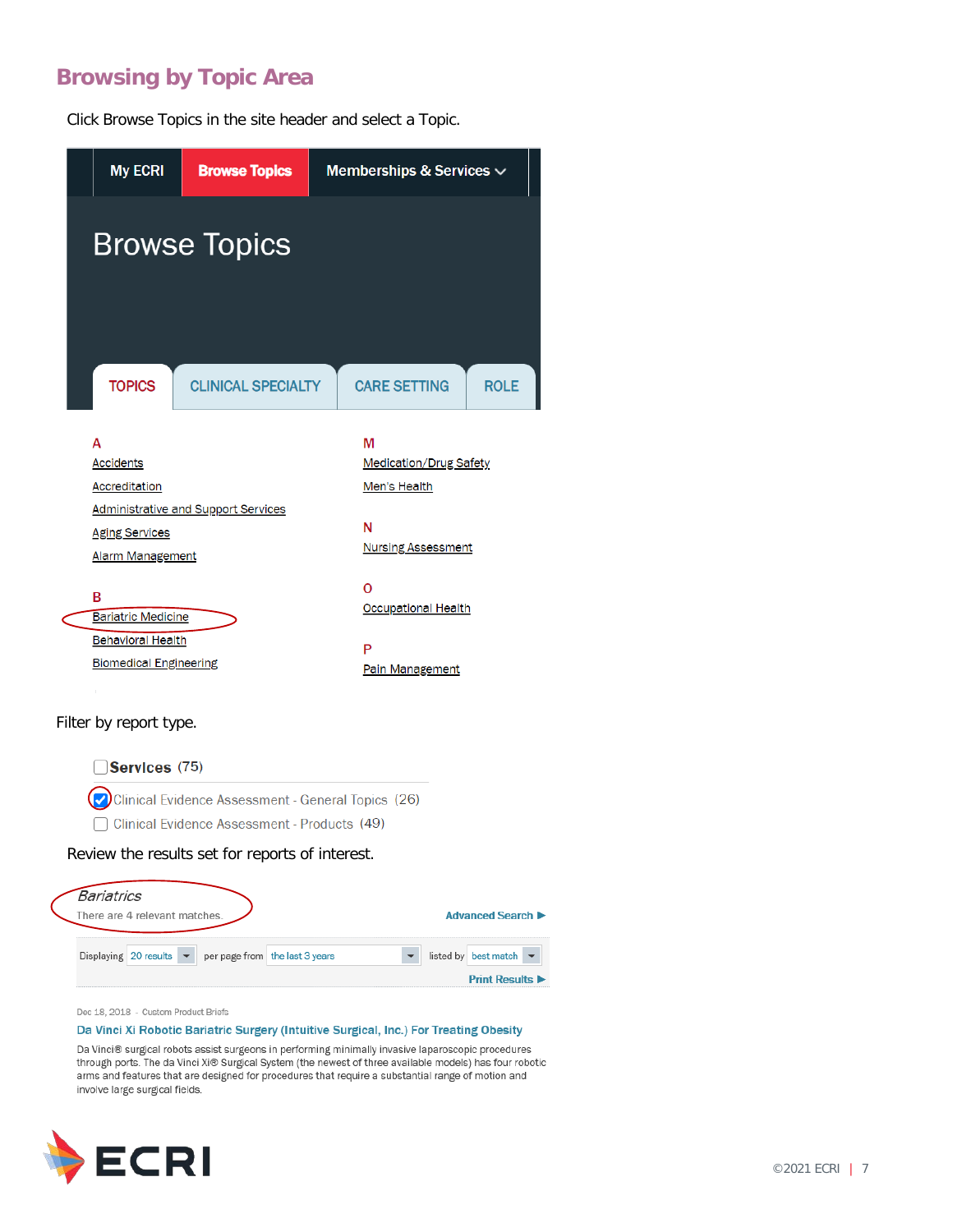# **Browsing by Device Category or The Evidence BarTM Rating**

Go to the [Clinical Evidence Assessment](https://www.ecri.org/components/HTAIS/Pages/default.aspx) homepage and click [Browse Reports by Device Category.](https://www.ecri.org/components/HTAIS/Pages/categories.aspx) Click on a category of interest to browse all reports in that topic area.



Go to the [Clinical Evidence Assessment](https://www.ecri.org/components/HTAIS/Pages/default.aspx) homepage and click [Browse Reports by The Evidence Bar Rating.](https://www.ecri.org/components/ProductBriefs/Pages/index.aspx) Click on a rating of interest to view all reports with that rating.

#### **PRODUCT BRIEFS - BY EVIDENCE BAR RATING**